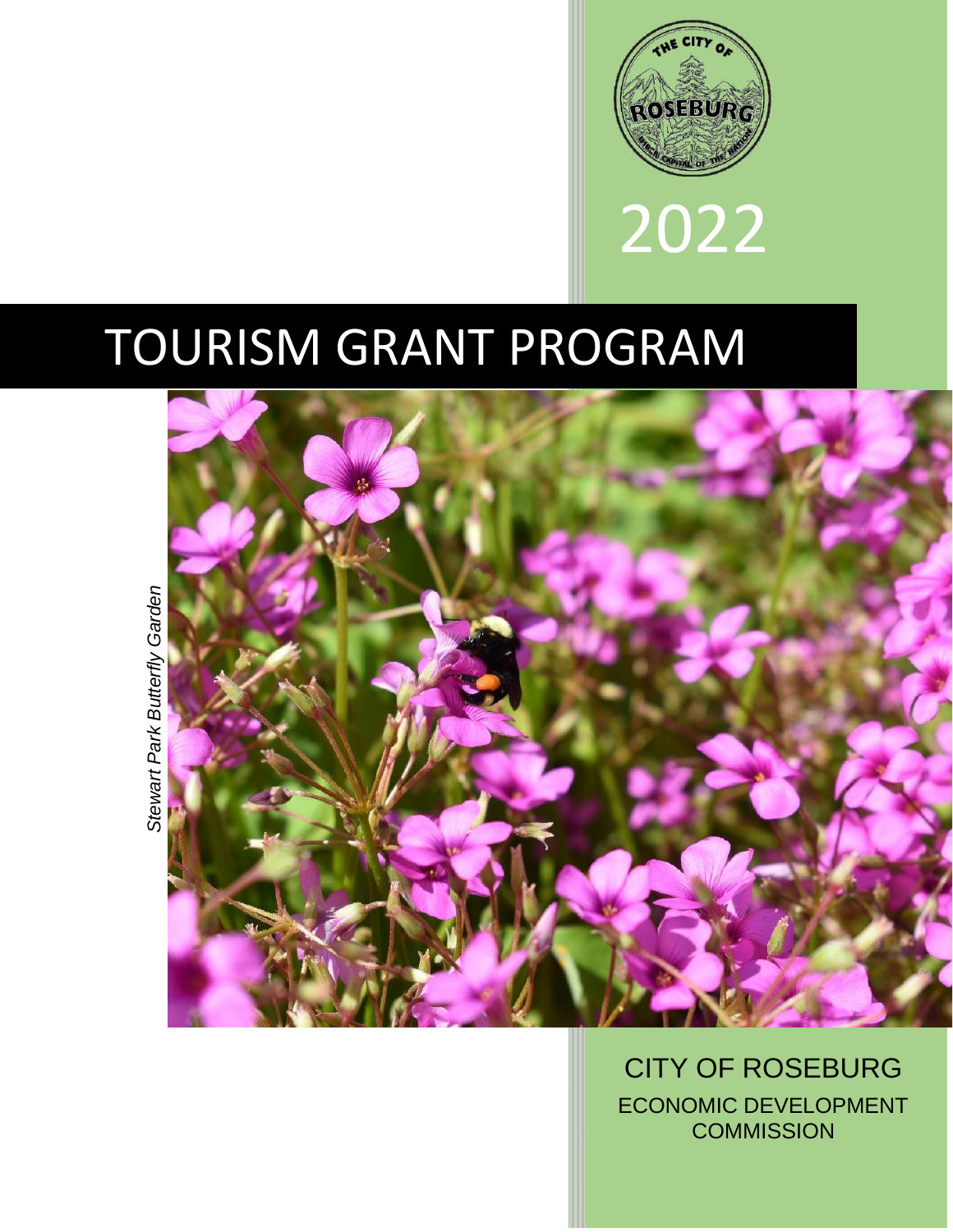#### *PROCESS*

- 1. Depending upon availability of funds, the Economic Development Commission considers applications for tourism related events or projects each spring and fall. Notice of grant availability is disseminated through the City's website and local news media.
- 2. Applications must be submitted by email (cdd@cityofroseburg.org), mail or in person to the Community Development Department located at City Hall, 900 SE Douglas, Roseburg, OR 97470 by 5:00 p.m. on the advertised submission closing date. Any application submitted after this date shall not be considered.
- 3. After the closing date, a review team shall evaluate all applications for compliance with the City's tourism goals.
- 4. The review team shall forward all applications and recommendations for funding to the City's Economic Development Commission for consideration at their regular spring and fall meeting.
- 5. Applicants shall be notified as to the status of their application. Those that successfully pass the initial screening are welcome to attend the Commission meeting. It is important that the application provide all necessary information to support the grant request. Applicants shall not be allowed to make a presentation to the Commission; however, if the Commission deems necessary, five minutes shall be allowed to respond to specific questions.
- 6. Upon completion of the Commission review, applicants shall be notified as to grant award or denial.
- 7. Successful applicants will be required to enter into a Personal Services Agreement with the City of Roseburg. In most circumstances, insurances that are required to comply with this agreement are listed below:
	- **Commercial General Liability.** Throughout the term of this Contract, CONTRACTOR shall maintain continuously in a broad commercial general liability insurance policy with coverage of not less than \$2,000,000 combined single limit per occurrence, with an aggregate of \$4,000,000, for bodily injury, personal injury or property damage. The policy shall also contain an endorsement naming the CITY as an additional insured, on a form satisfactory to CITY, and expressly provide that the interest of the CITY shall not be affected by CONTRACTOR's breach of policy provisions. Such policy must be maintained in full force and effect for the duration of this Contract, failure to do so shall be cause for immediate termination of this Contract by CITY. Any additional insured requirements included in this Contract shall both provide completed operations coverage after job completion and coverage that is primary and non-contributory. Claims Made policies will not be accepted.
	- **Automobile Liability Insurance.** At all times during the term of this Contract, and at the sole expense of CONTRACTOR, CONTRACTOR shall maintain "Symbol 1" automobile liability coverage including coverage for all owned, hired and non-owned vehicles, equivalent to a combined single limit per occurrence on not less than \$1,000,000 for bodily injury or property damage.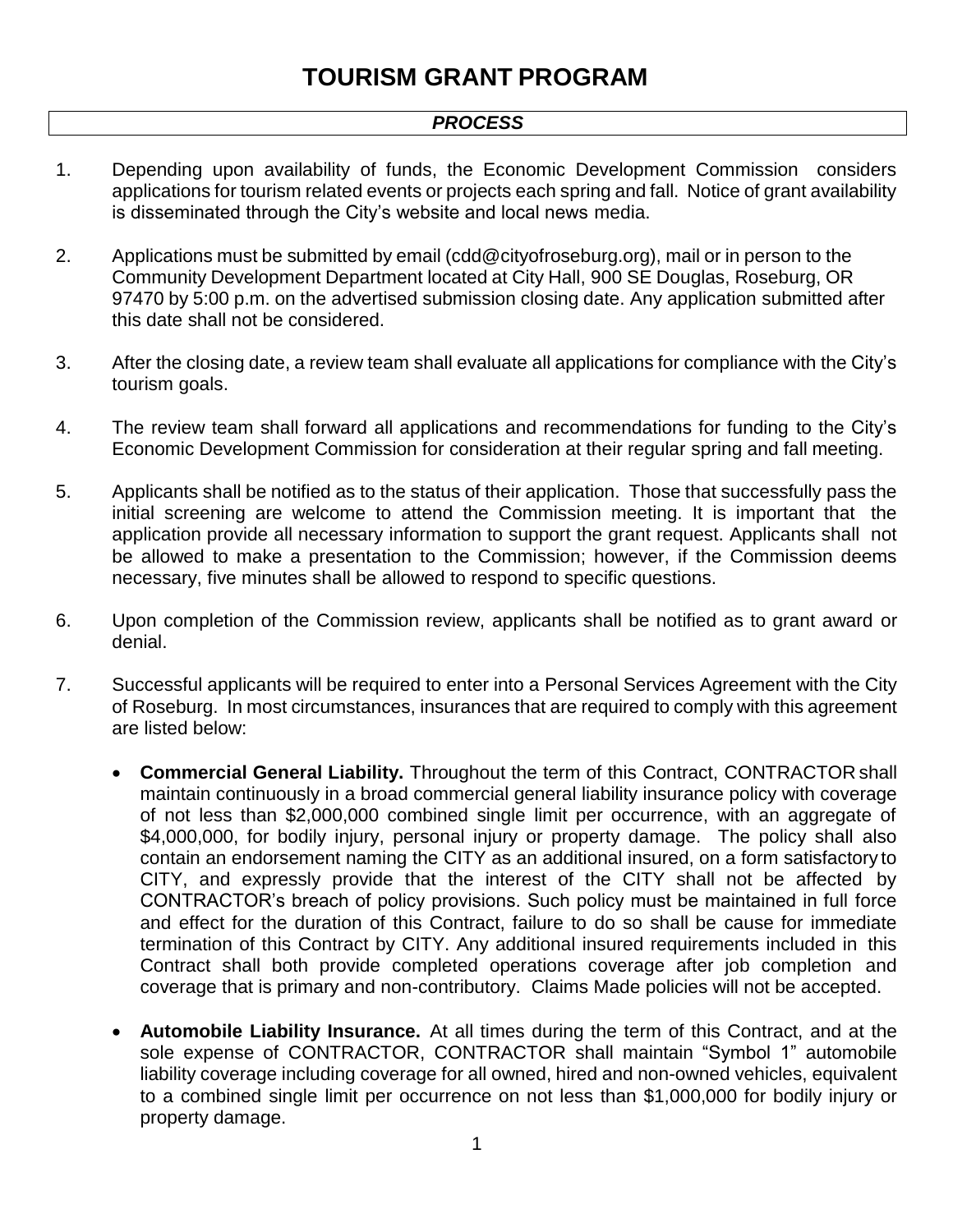- **Liquor Liability Insurance.** Should an event include the provision of alcohol, CITY shall be named as an insured for liquor liability in the amounts listed under Commercial General Liability. Proof of liquor liability insurance with the City as an insured must be provided prior to contract execution and release of grant funds.
- 8. Upon completion of the event or project for which a grant is awarded, the applicant shall submit a financial statement and report to the City. This written report shall include attendance information and statistics regarding out-of-town visitors attracted to Roseburg as a result of the grant. An example report will be provided.
- 9. In the event that awarded funds are not completely used for the project/event intended, it is at the discretion of the City to request the funds be returned or allocated to be used for seed money for a subsequent year's project.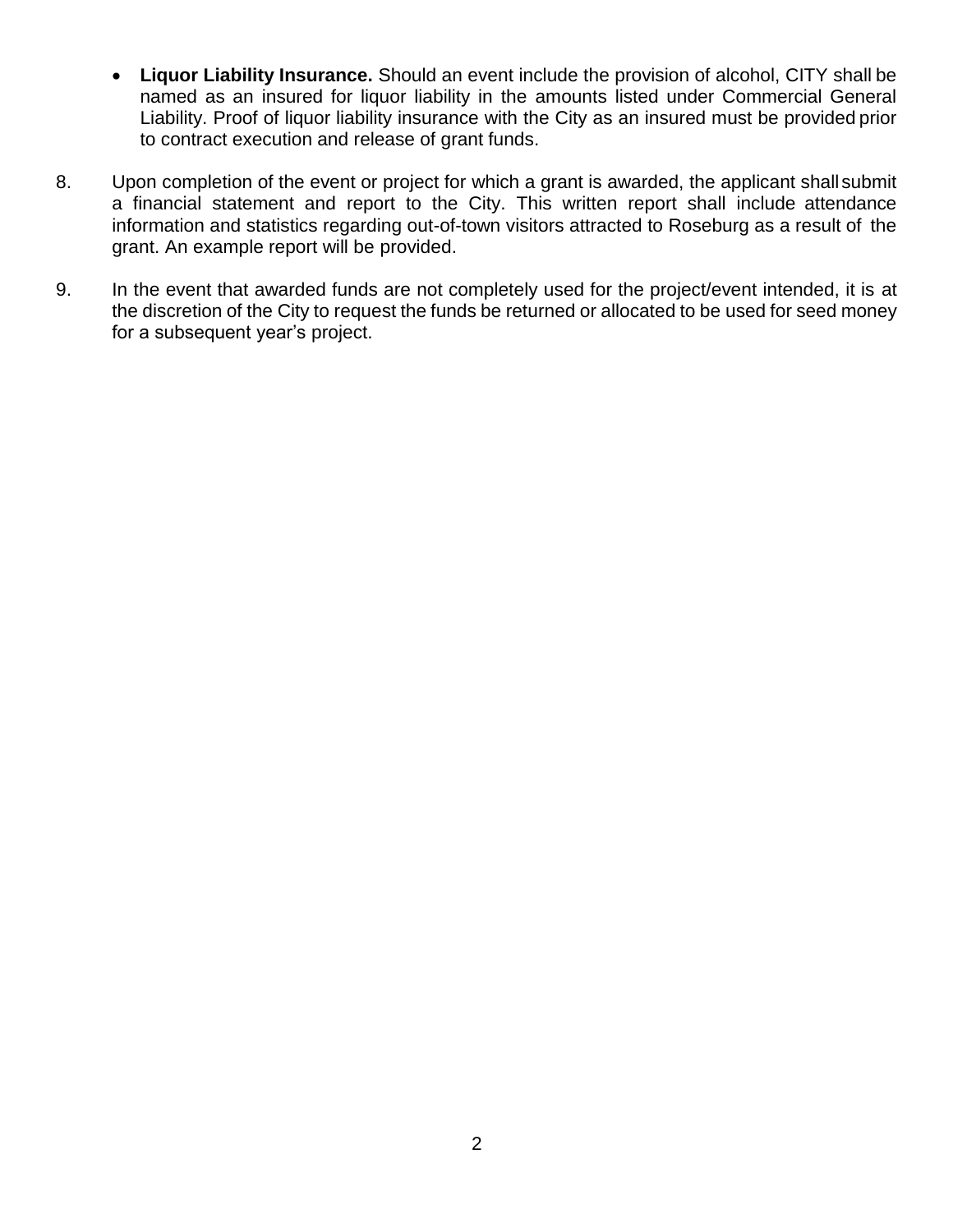## **HOTEL/MOTEL TOURISM GRANT PROGRAM**

### *INSTRUCTIONS*

- 1. Applications will not be considered if the instructions or format are not followed or they are submitted after the published deadline.
- 2. Applications must be legible. All portions and requirements of the application must be completed, if only to note that it may not be applicable.
- 3. Applications must be complete with budget and signatures of the applicant representative and any co-sponsors. The applicant representative shall be responsible for executing the Personal Services Agreement with the City of Roseburg and providing the required insurance certification and taxpayer identification.
- 4. Applications shall only be considered from:
	- Registered businesses (Roseburg registration may be filed after grant award)
	- Registered 501(c)(3) organizations
	- Other 501(c) tax exempt organizations, or
	- Governmental entities
- 5. The following is a partial list of activities that are **not eligible** for grant consideration:
	- Funds to cover general administrative costs
	- Funds to cover operational expenses
- 6. Any grant of \$5,000 or more, approved by the Economic Development Commission must also receive approval from the Roseburg City Council.
- 7. Extra consideration shall be given to projects that will increase tourism during the off-season (Labor Day through Memorial Day) and long-term capital projects with a life expectancy of at least ten years.
- 8. The City reserves the right to reject any and all applications.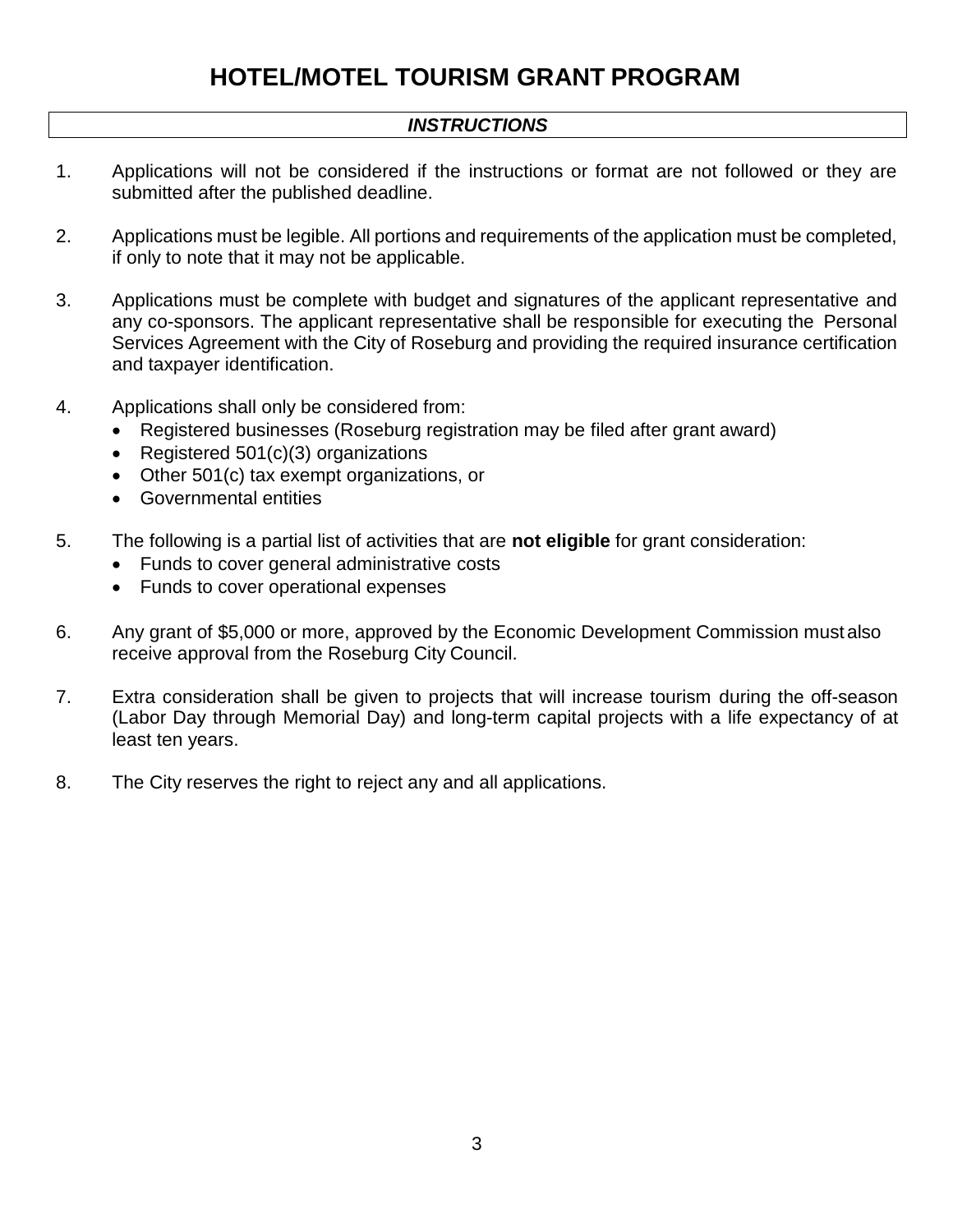**TOURISM GRANT APPLICATION**

**CITY OF ROSEBURG ECONOMIC DEVELOPMENT COMMISSION**

900 SE Douglas, Roseburg, OR 97470 (541) 492-6750

*Attach additional material as deemed necessary to provide full information regarding your project/event.*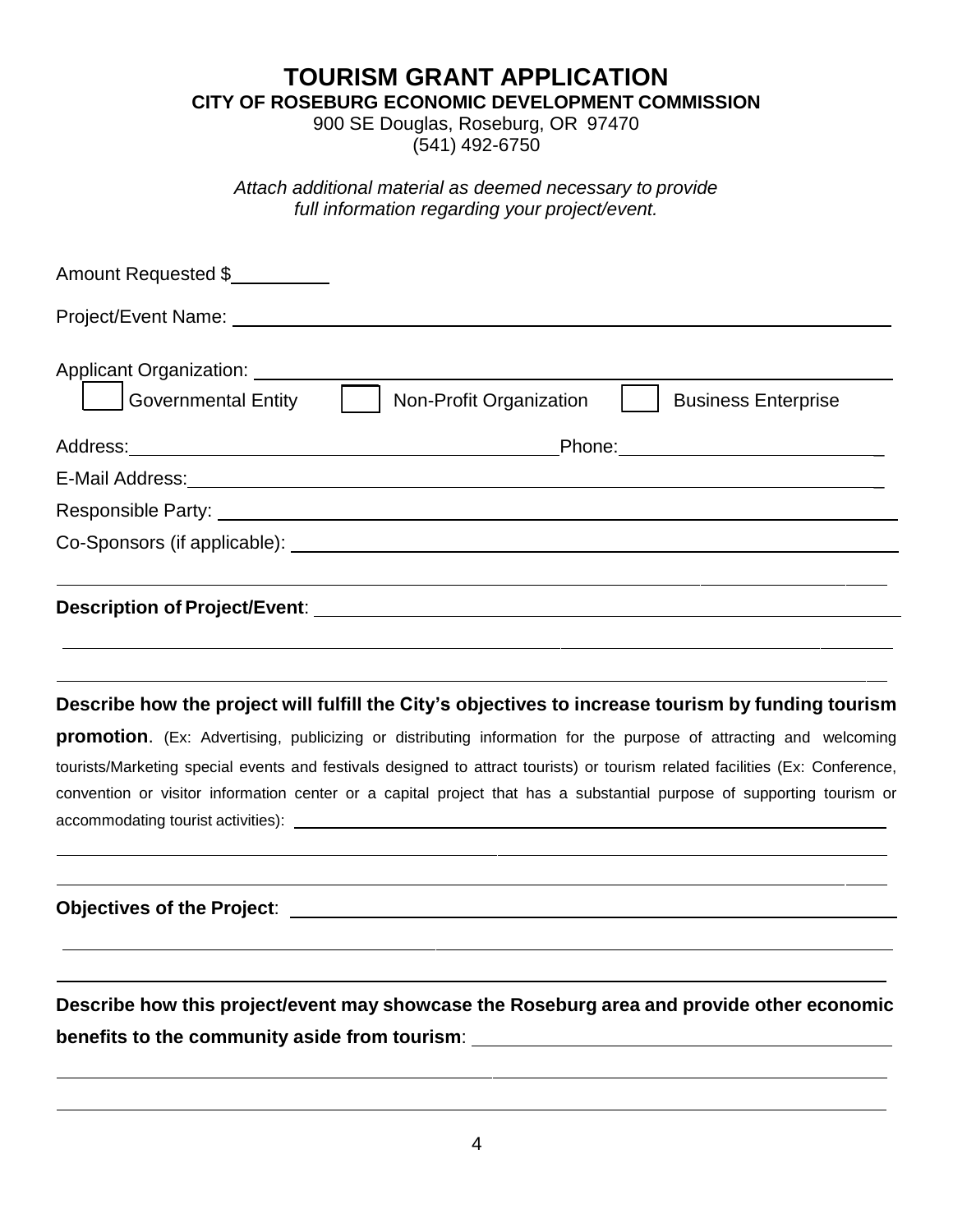| Describe how this project/event may showcase the Roseburg area and provide other | economic benefits to the community aside from tourism: Network and the manuscription of the control of the community aside from tourism:                                                                                                                                                            |  |
|----------------------------------------------------------------------------------|-----------------------------------------------------------------------------------------------------------------------------------------------------------------------------------------------------------------------------------------------------------------------------------------------------|--|
| Have you previously applied for funding from the City?<br>$Yes$ $ $              |                                                                                                                                                                                                                                                                                                     |  |
| information.                                                                     | Upon completion of the project/event, the grantee will be required to provide a written report as<br>to the success of the grant. Part of this report will include information on how many people<br>visited Roseburg as a result of the project. Describe how the applicant intends to garner this |  |
|                                                                                  |                                                                                                                                                                                                                                                                                                     |  |
| Co-Sponsor Typed Name and Signature                                              | Date ________________                                                                                                                                                                                                                                                                               |  |
|                                                                                  | Date and the state of the state of the state of the state of the state of the state of the state of the state of the state of the state of the state of the state of the state of the state of the state of the state of the s                                                                      |  |
| Co-Sponsor Typed Name and Signature                                              |                                                                                                                                                                                                                                                                                                     |  |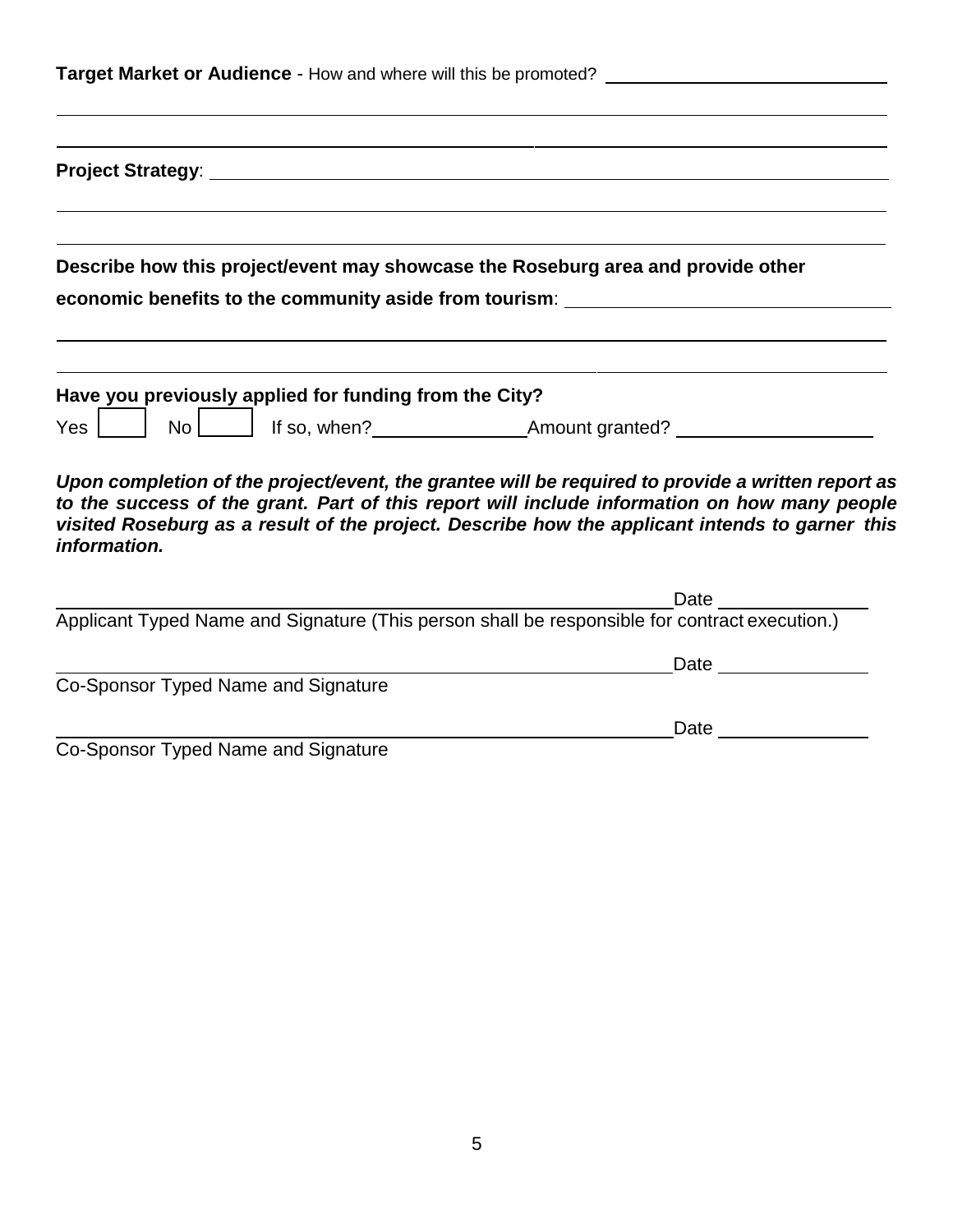## **BUDGET PROPOSAL**

| Amount Requested: \$                                                                                                  |                 |                                                                            |  |
|-----------------------------------------------------------------------------------------------------------------------|-----------------|----------------------------------------------------------------------------|--|
|                                                                                                                       |                 |                                                                            |  |
|                                                                                                                       |                 |                                                                            |  |
| Do you charge for attendance?<br>Yes                                                                                  | No <sub>1</sub> |                                                                            |  |
| Expected attendance: _________________________Expected attendance revenue: ___                                        |                 |                                                                            |  |
|                                                                                                                       |                 |                                                                            |  |
| Other Revenues (Without City funds):                                                                                  |                 |                                                                            |  |
| <b>Type</b>                                                                                                           |                 | Amount                                                                     |  |
| the control of the control of the control of the control of the control of the control of                             |                 |                                                                            |  |
| <u> 1989 - Johann Barn, mars ann an t-Amhain Aonaichte ann an t-Aonaichte ann an t-Aonaichte ann an t-Aonaichte a</u> |                 |                                                                            |  |
|                                                                                                                       |                 |                                                                            |  |
| <u> 1989 - Johann Stoff, amerikansk politiker (* 1908)</u>                                                            |                 | the control of the control of the control of the control of the control of |  |
| <b>Total Non-Tourism Funds</b>                                                                                        |                 |                                                                            |  |
| <b>Estimated Expenses:</b>                                                                                            |                 |                                                                            |  |
| <b>Materials and Supplies</b><br><b>Labor Costs</b>                                                                   |                 |                                                                            |  |
| Advertising<br><b>Capital Outlay</b>                                                                                  |                 | the control of the control of the control of the control of the control of |  |
| <b>Total Expenditures</b>                                                                                             |                 |                                                                            |  |
| Net Income/Loss Without City Participation                                                                            |                 |                                                                            |  |
| <b>City Funding Request</b>                                                                                           |                 |                                                                            |  |
|                                                                                                                       |                 |                                                                            |  |

Explanation for requested amount (specifically delineate the materials, supplies, labor, advertising and capital outlay expenses, if applicable). Budget information must include anticipated expenditures and revenues:

the contract of the contract of the contract of the contract of the contract of